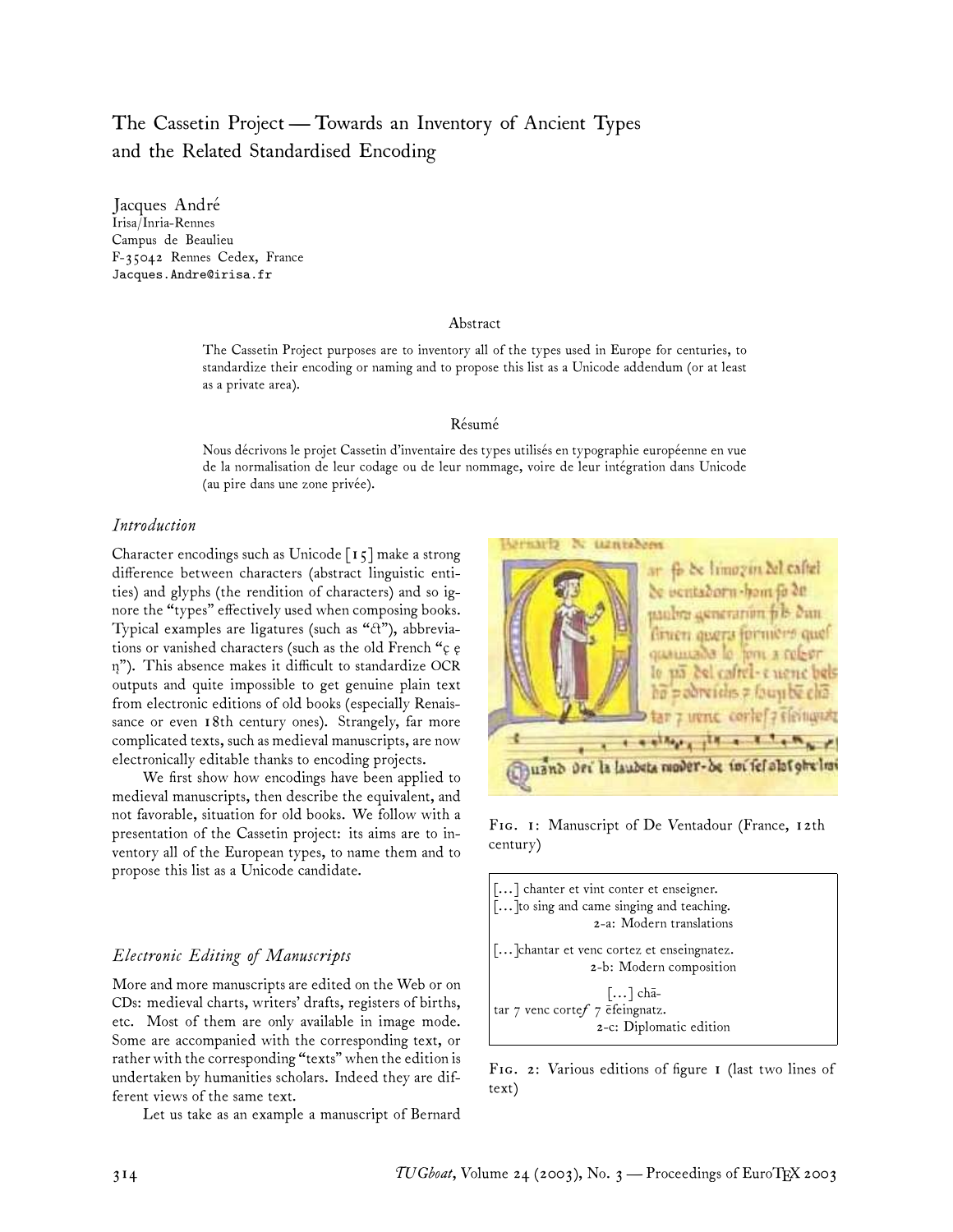### ... ch&an;<br>tar &et7; venc corte&longz; &et7; &en;&longs;eingn<unclear reason="stain">a</unclear>tz.<br>

| <b>GLYPH</b> |               | MUFI               | <b>ISO</b>    | <b>UNICODE</b> |              |  |
|--------------|---------------|--------------------|---------------|----------------|--------------|--|
|              | <b>ENTITY</b> | <b>NAME</b>        | <b>ENTITY</b> | <b>CODE</b>    | <b>NAME</b>  |  |
|              | &con          | SIGN CON           |               | 0254           | SMALL OPEN O |  |
|              | ✗             | SIGN CROSS         |               | 271D           | LATIN CROSS  |  |
|              | &ed           | SIGN ED            | ;             | 003D           | SEMICOLON    |  |
| ÷            | &est          | SIGN EST           |               | F150           | HOMOTHETIC   |  |
|              | &etslash      | SIGN ET WITH SLASH |               |                |              |  |

FIG. 3: TEI encoding of figure 1

FIG. 4: Example of MUFI proposal for encoding Nordic medieval abbreviations

de Ventadour<sup>1</sup> and even let us consider just the last two lines of Figure 1. They can be encoded in various ways. In reverse order, we can first translate these lines into modern French or even into modern English (figure 2 a). A student in medieval philology would prefer a form closer to the genuine language, like figure 2-b, where each sign is composed with modern types, without respect to specific handwritten signs. A way<sup>2</sup> closer to the manuscript is to edit the text with types close to the handwritten signs (figure 2-c) and to respect the layout (hyphenation, etc.).

In the end, a researcher needs far more, such as ligatures or signs used, unclear letters, who wrote or annotated the original text and who has translated or encoded it. Many projects have been launched to access electronic versions of medieval manuscripts.<sup>3</sup> They generally use SGML-like tags to indicate either the structure of the document or the actual characters used. Figure 3 shows how our two lines could be encoded.<sup>4</sup> Tags like &et7; or &an; indicate special characters ("et" and "an") and are like the ones used by Project Charrette at Princeton University.<sup>5</sup> Other projects use other tags (e.g., &abar; instead of &an;). That is why some new projects, such as MUFI $^6$  (figure 4), try to inventory all of these signs, to give them names (used as entity names), to propose<sup>7</sup> them as Unicode characters and finally to propose a font offering all of these glyphs.

From now on, thanks to such projects, the various electronic editions of manuscripts should follow a standardized encoding, hence become portable and usable by any researcher.

<sup>1.</sup> A French troubadour (12th Century). Here is an example of a version of his *Quand vei la laudeta mover...* (When the skylark wings... ), a song written in "Provencal" (an Old French dialect).

<sup>2.</sup> This is close to the so called "diplomatic" version, generally used for modern writers' drafts, that takes care as well of the position (orientation, length, etc.) of lines in pages.

<sup>3.</sup> Such as Digital Scriptorium (http://sunsite.berkeley. edu/Scriptorium/), EAMMS (http://www.csbsju.edu/hmml/

eamms/), or the TEI based project MASTER (http://www.cta. dmu.ac.uk/projects/master/).

<sup>4.</sup> That form is rich: it can be translated to forms 2.a to 2.c, while the opposite way is generally impossible.

<sup>5.</sup> The list of entities may be found at http://www.mshs. univ-poitiers.fr/cescm/lancelot/keys.html.

<sup>6.</sup> Medieval Unicode Font Initiative, http://www.hit.uib. no/mufi/.

<sup>7.</sup> See section "Unicode" below for the position of the Unicode Consortium regarding glyphs and characters.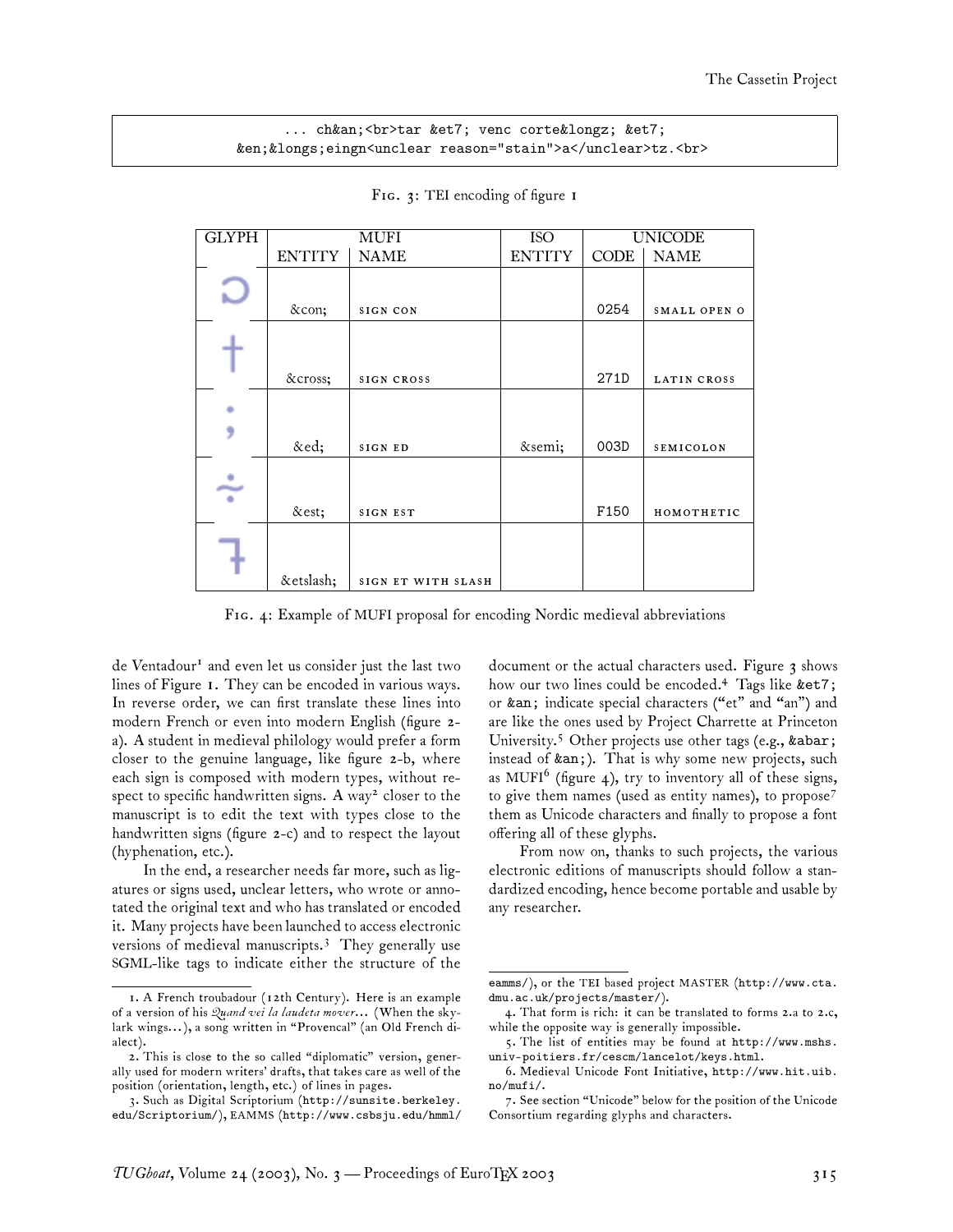the biggeft of his Letters with Glaffes, which fo magnified the whole Letter, that I could eafily diftinguifh, and with fmall Deviders meafure off the fize, fcituation and form of every part, and the proportion every part bore to the whole; and for my own future fatisfaction collected my Obfervations into a Book, which I have inferted in my Exercifes on Letter-Cutting. For therein I have exhibited to. the the biggest of his *Letters* with glasses, which so magnified the whole *Letter*, that I could easily distinguish, and with small dividers measure off the size, situation and form of every part, and the proportion every part bore to the whole; and for my own future satisfaction collected my observations into a book, which I have inserted in my *Exercises* on *Letter-Cutting*. For therein I have exhibited to [... ] 5-a: Modern transliteration the bigge&st; of his <ital>Letters</ital> with Gla&ss;es&thinspace;, which &longs;o<br> magni&fi; &ed the whole <ital>Letter</ital>,

that I could ea&longs;ily di‐<br>&stlig;tingui&shlig;, [...] [...] &longs;atisfa&ctlig;ion collec&ctlig;ed [...] 5-c: TEI-like encoding

F. 5: Extract from Moxon's *Mechanick Exercises* (1683), (volume 2 *Applied to the Art of Printing*) followed by a modern transliteration (5-a) and a TEI-like encoding (5-c)

# *Electronic Editions of Old Books*

Probably because printed characters are thought to be more readable than handwritten ones, quite often digitized books are edited as images and/or as plain text encoded with modern characters. If some other types are used, no attempt is made to standardize their encoding.

*Moxon's Mechanick Exercises* Let us consider first the famous Moxon's book (1683, a pioneer in the matter of printers' manuals [4]) *Mechanick Exercises* [14]. Figure 5 shows an extract and the corresponding "plain text" version of it: it is a modern version, with modern words, no emphatic caps, no ligatures, etc. As for manuscripts, it is possible to encode this text (figure 5-c) to take care of specific characters (like  $ct$ ), hyphenation (tag ÷), etc.

However, many people would like an edition (like figure 6) that is both more legible than TEI-encoding (figure 5-c) and more authentic than a traditional plain text.<sup>8</sup> Alas, if one looks in minute detail at these glyphs, one can see that if ligatures such as "fi," "long  $s + i$ ," "long"  $s + t$ " or "ct" are present, other ones are absent, such as

| the biggeft of his<br>magnified the whole<br>diftinguish, and with fmall<br>fize, fcituation |
|----------------------------------------------------------------------------------------------|
| own future fatisfaftion                                                                      |

FIG. 6: Moxon text (figure 5) edited with convenient glyphs<sup>9</sup> Corners Tubelow

| ç                 | ę |             | W |                                                                                     |  | n            | 3              | 4            | ð                           | 6    |          | 8       |
|-------------------|---|-------------|---|-------------------------------------------------------------------------------------|--|--------------|----------------|--------------|-----------------------------|------|----------|---------|
| &                 | b | $\tilde{c}$ | d | $\rm{e}$                                                                            |  | $\mathbf S$  | Ċ              | $\mathbf{f}$ |                             | h    | 9        | O       |
|                   |   |             |   |                                                                                     |  |              |                |              | g                           |      | $\alpha$ | œ       |
| θ                 |   |             |   |                                                                                     |  |              |                |              | ffr                         | ffi  | ŧ        | i       |
| z                 |   | m<br>n      |   | $\circ$                                                                             |  |              | 11             |              | domi<br>idra<br><b>Jons</b> | khor |          |         |
| $\mathbf{y}$<br>X | V | U           | t | $\label{eq:log2} \begin{aligned} \mathcal{E}^{c} & = \mathcal{E}^{c} \end{aligned}$ |  | $\mathbf{a}$ | $\cdot \Gamma$ |              |                             |      |          | Cadruti |

|  |  | F1G. 7: Fertel lower case $(1723)$ |  |
|--|--|------------------------------------|--|
|  |  |                                    |  |

"sh": it is quite impossible to find a font with all the usual (old) glyphs! It is not a matter of difficulty to design these characters, but simply that designers do not know them!

Note that today OCRs still have problems recognizing old types; however, current research allows one to think that very soon OCRs will be able to recognize Renaissance characters and their ligatures. What will be the output when recognizing the ligature " $\mathcal{X}$ "? A code (which one?  $nnn_8$ ,  $xxxx_{16}$ ?) or a name? Will it be "ct" (if so, any study on ligatures will be impossible)? Or "&ctlig;"? Or "&ct;", or "\ct", or ... ? Standardized naming or encoding is required!

*Another example: Fertel's case* Figure 7 exhibits the lower case used by Fertel [8, page 12] in the first quarter of the 18th century. Among other special characters (such as ligatures "si", "ssi" or "ct" and typically French characters like "ç" and "œ"), it offers an "ę" (left upper corner) that has nothing to do with the "e ogonek" used in eastern Europe. It is an echo of a former system to write French (by a grammarian and poet, Jean-Antoine de Baïf, 16th century) and this kind of "breve e" was used for less than a century.<sup>10</sup> Obviously, this character is not an isolated example and you can find many characters that are neither in today's encodings nor in font character

<sup>8.</sup> Furthermore, figure 5-a does not allow any research on the use of the long s or of old words (e.g., scituation).

<sup>9.</sup> Here, as in the rest of these proceedings, the *HW Caslon* font is used, designed by Howard Jones.

<sup>10. 50</sup> years after Fertel, Diderot's *Encyclopédie* shows the same case, however the "e" is replaced by an "e" while the genuine box for "é" is empty!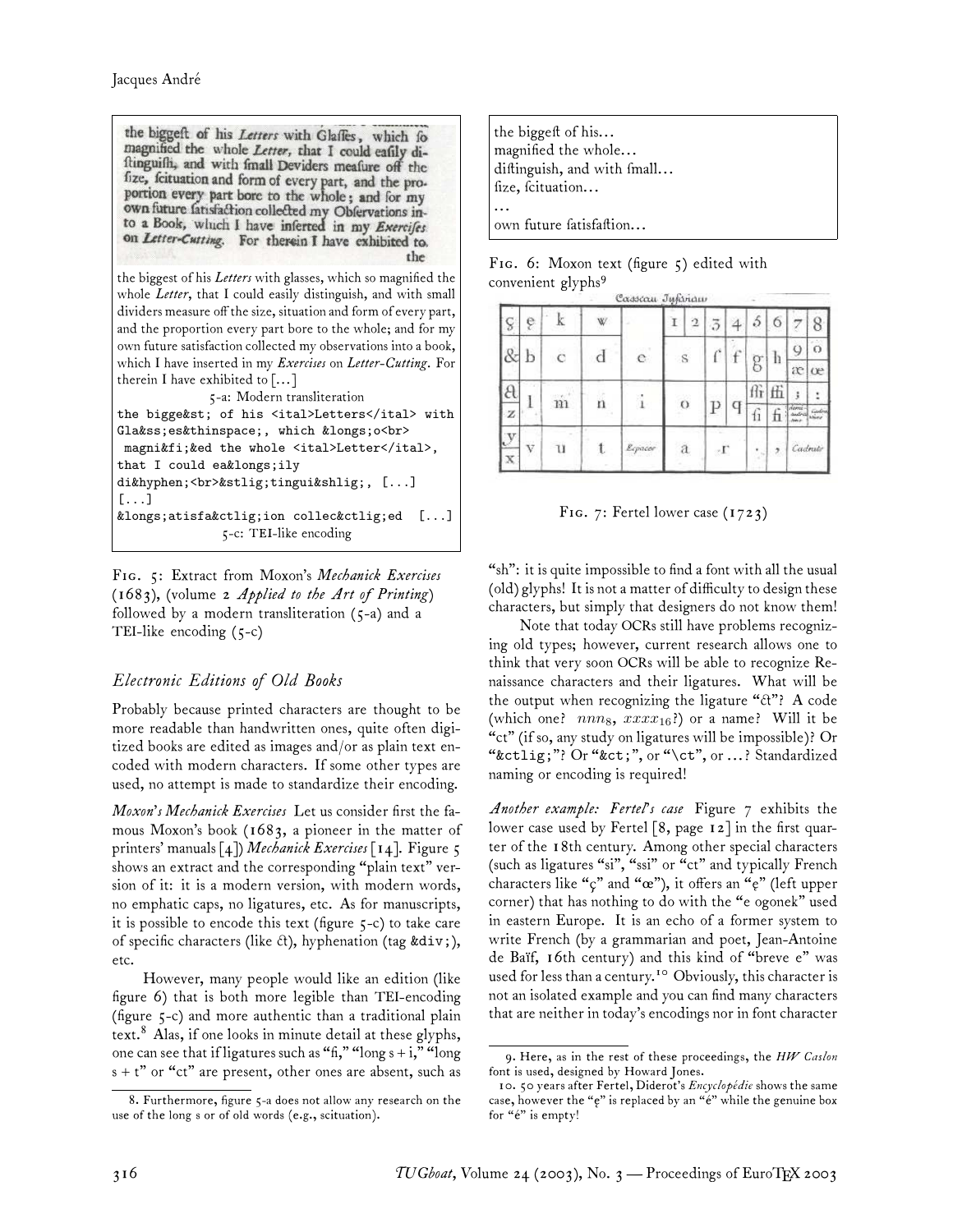sets. Yet, they are present in foundry specimens, books or even in grammars ...

### *Unicode, Characters and Glyphs*

Unicode [15] makes a strong difference between characters (abstract linguistic entities) and glyphs (a possible physical stylistic representation or rendition of these entities). Very few clever papers give a good explanation of those concepts; let us cite here one by Ken Whistler, the technical director of Unicode [2] and one by a typographer, John Hudson [12]. On the other hand, there are also good papers that say that Unicode made the wrong choice and that characters and glyphs are not so easily different [10, 11]. We would like to add that "types" (with the usual typographic meaning) are neither characters, nor glyphs.<sup>11</sup>

An important point is that the Unicode principle that separates glyphs and characters has been historically violated by another one: Unicode is based on previous encoding systems (proprietary or international standards) where ligatures were present. If Unicode was clean, even the sign "&" should not be there! However we can be suspicious why "long s" and even "ligature st" have been very recently added and not "ligature ct"!

Imagine the dialog:

- "How could I describe<sup>12</sup> Fertel's case (figure 7) and its e using Unicode?" I ask. **˛**

– Answer from Unicode specialist: "Use latin small letter e with ogonek, U+0119."

– "No, I say, Fertel's character is not that character, there is the same glyph resemblance as with latin capital a and greek capital alpha, but they are different characters and Unicode encodes them separately."

– "Why don't you encode this character as letter e and a combining diacritic ogonek?"

– "For it is not an ogonek, rather a kind of breve," I answer.

- "OK," he says, "your *e* is a glyph of some latin small letter with breve."

I disagree, it's not the same breve as the one used by Fertel in another case: "e", so it's not the same character ... And now, if you look at the alphabet given by the same Baïf, you can see an "a with raising tail" that is rather a nasal O (its place in the alphabet is just before the P letter). Let us restart the same dialog ...

Last point: Unicode knows old languages such as the Runes or Ogham. Why should it ignore old European languages and their writing used for centuries?

### *The Cassetin Project*

Being involved in digitization projects such as Fournier's *Manuel typographique*, <sup>13</sup> I am continuously confronted with such problems of coding or naming old<sup>14</sup> characters. Discussions with many people involved in such tasks pushed me recently to undertake a project<sup>15</sup> to inventory these types and try to establish a standardized list of names or ... codes.

Its main aims are:

*Inventory of types* Prepare an inventory of all types used in texts<sup>16</sup> printed in European<sup>17</sup> languages.

Typical characters are

- Ligatures, such as the ones already quoted here (sh, si, st, ... ) and many other ones (like the Hungarian  $gz \dots$ ).
- Vanished characters, such as the "e," the tailed A, **˛** etc.
- Accented characters (like the old Spanish consonants).
- Abbreviations.
- Special characters such as verset and respons (these two are in Unicode, but many other special characters are not).
- Historical typographical characters<sup>18</sup> (that are not already in Unicode) such as raised letters. This inventory is based on
- Previous studies, such as  $[3, 4, 5, 7]$ , including Web pages such as Bolton's on cases [6].
- Specimens published by foundries.
- Ancient books.
- The MUFI project for manuscripts!

<sup>11.</sup> There are many stylistic variants of our "e"! On the other hand, Unicode speaks about rendition of abstract characters. However, what about the other way: when scanning documents, printed characters exist before the corresponding "abstract" character, they are not only images of abstract characters, they are characters by themselves at an intermediary level between glyphs and linguistic entities.

<sup>12.</sup> Even if "[t]he Unicode Standard is explicitly *not* aimed at being a system for facsimile representation of text" [2], one may need to quote such a character. Actually, it is not only a Unicode problem!

<sup>13.</sup> Like Moxon's, a famous 18th century book on type-cutting and typefounding. See [9, 13] and http://www.irisa.fr/ faqtypo/BiViTy.

<sup>14.</sup> Old means here before DTP! A typical example is the use, still current in 1950, of the abbreviation "crossed K" that represents the Breton "ker" occurring in many names.

<sup>15.</sup> Temporarily called CASSETIN: "cassetin" is the French name of case boxes. It can stand for "CASSE Type encodINg"  $\ldots$  See also [1].

<sup>16.</sup> One problem not yet solved: should we consider all types, even the ones used outside of plain text, such as ornaments and rules? I do not think so, however the limits are not yet fixed!

<sup>17.</sup> This is again an unsolved question: Which languages do we consider? Latin ones? What about Cyrillic, Greek, Hebrew, Arabic, Syriac, etc.? Actually, today it is only a matter of specialists working in this project ...

<sup>18.</sup> We do not dare to speak about small caps!